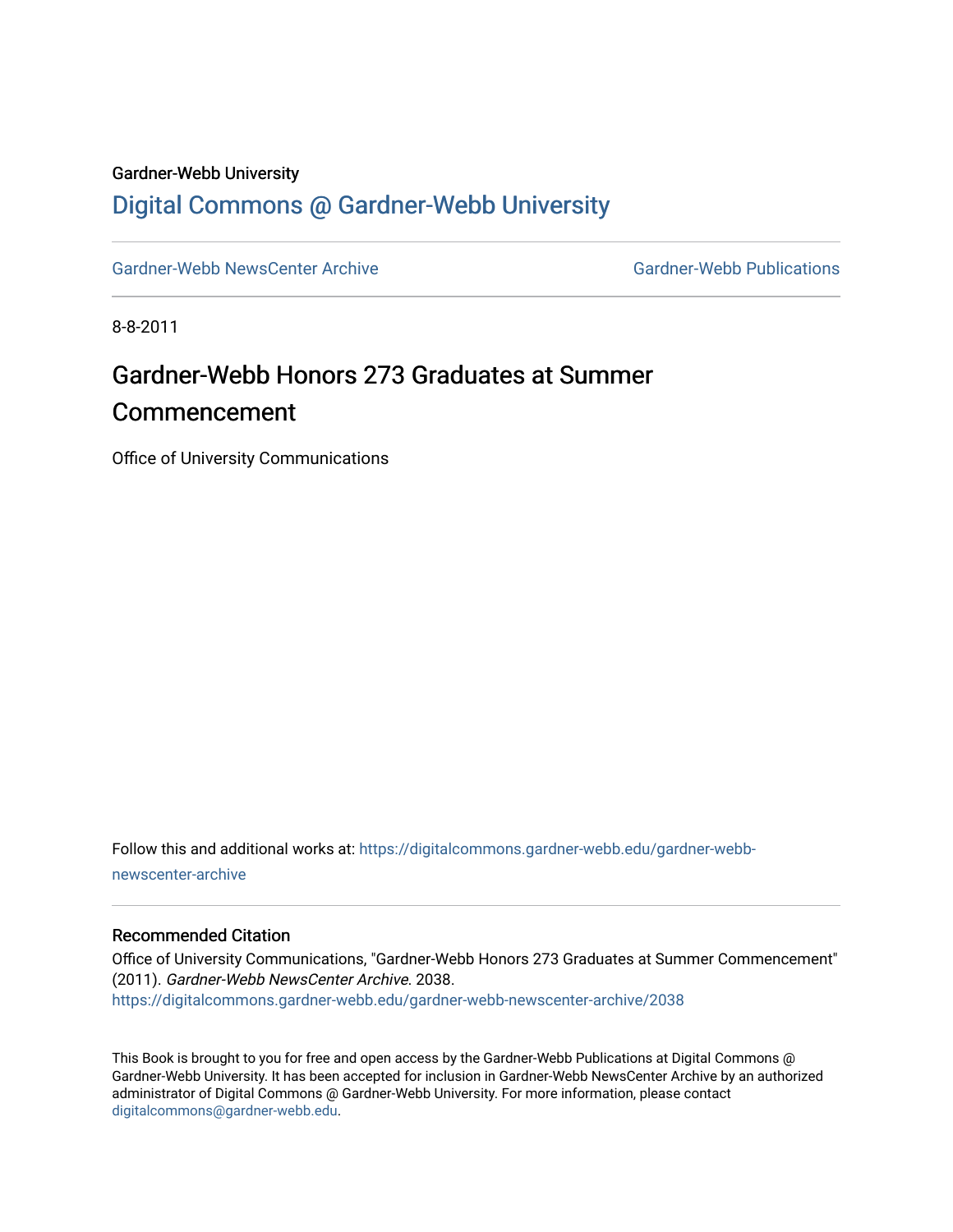## **Gardner-Webb Honors 273 Graduates at Summer Commencement**

**webpublish.gardner-webb.edu**[/newscenter/gardner-webb-honors-273-graduates-at-summer-commencement/](https://webpublish.gardner-webb.edu/newscenter/gardner-webb-honors-273-graduates-at-summer-commencement/)

Office of University Communications **August 8, 2011** Communications **August 8, 2011** 

*In Emotional Ceremony, University Grants First-Ever Posthumous Honorary Degree to the Family of Jeanna Brown Ayers*

[paul foster graduates](http://152.44.63.252/newscenter/?attachment_id=892)

BOILING SPRINGS, N.C. – In their song "Closing Time," the band Semisonic captures a paradoxical truth that cuts to the emotional heart of college commencement ceremonies: "Every

new beginning comes from some other beginning's end." Commencement is a time both of great joy and anticipation, but also reluctant sadness, and the true depth of that emotional duality was on display Monday at Gardner-Webb University's 2011 summer commencement.

The University awarded degrees this summer to 273 graduates, who closed their journeys at Gardner-Webb and launched into a variety of new adventures. The day was particularly special for two students who were honored for maintaining the highest cumulative scholastic averages in their programs. Julian Lee, from Statesville, N.C., won the GOAL (Greater Opportunities for Adult Learners) Senior Scholastic Award for maintaining a 4.0 grade point average (GPA) en route to his Bachelor of Science in Accounting. Jamie Lee Bowen, from Taylorsville, N.C., won the Senior Scholastic Award for the traditional undergraduate Day Program with a GPA of 3.93 while earning her Bachelor of Science in Health and Wellness.

But in the ceremony's most emotional moment, Gardner-Webb awarded its first-ever posthumous honorary bachelor's degree to the family of Jeanna Brown Ayers, of Lexington, N.C., who passed away this spring only hours after giving birth to her first child, Cameron.

Ayers had completed 33 hours toward her B.S. in Business Administration, and was in good academic standing, when she tragically passed away. Her husband, Matt Ayers, carrying Cameron, and Jeanna's father, Mark Brown, accepted the degree in her honor. "Jeanna truly valued education," said Judy Badgett, Matt's mother. "She was very happy to be attending Gardner-Webb, and she especially loved her religion classes."

Badgett insists that while the family mourns the loss of Jeanna, they feel tremendously blessed to have Cameron. "He has already brought such joy and blessings to our family, and we are sure God has a special plan for that baby. We see Jeanna's spirit in him."

During his commencement address, David K. Wells, who received his Master of Science in Nursing, reflected on the ways his educational experience at Gardner-Webb bolstered his practice as a nurse educator. "My education was applicable to the work setting. It wasn't just